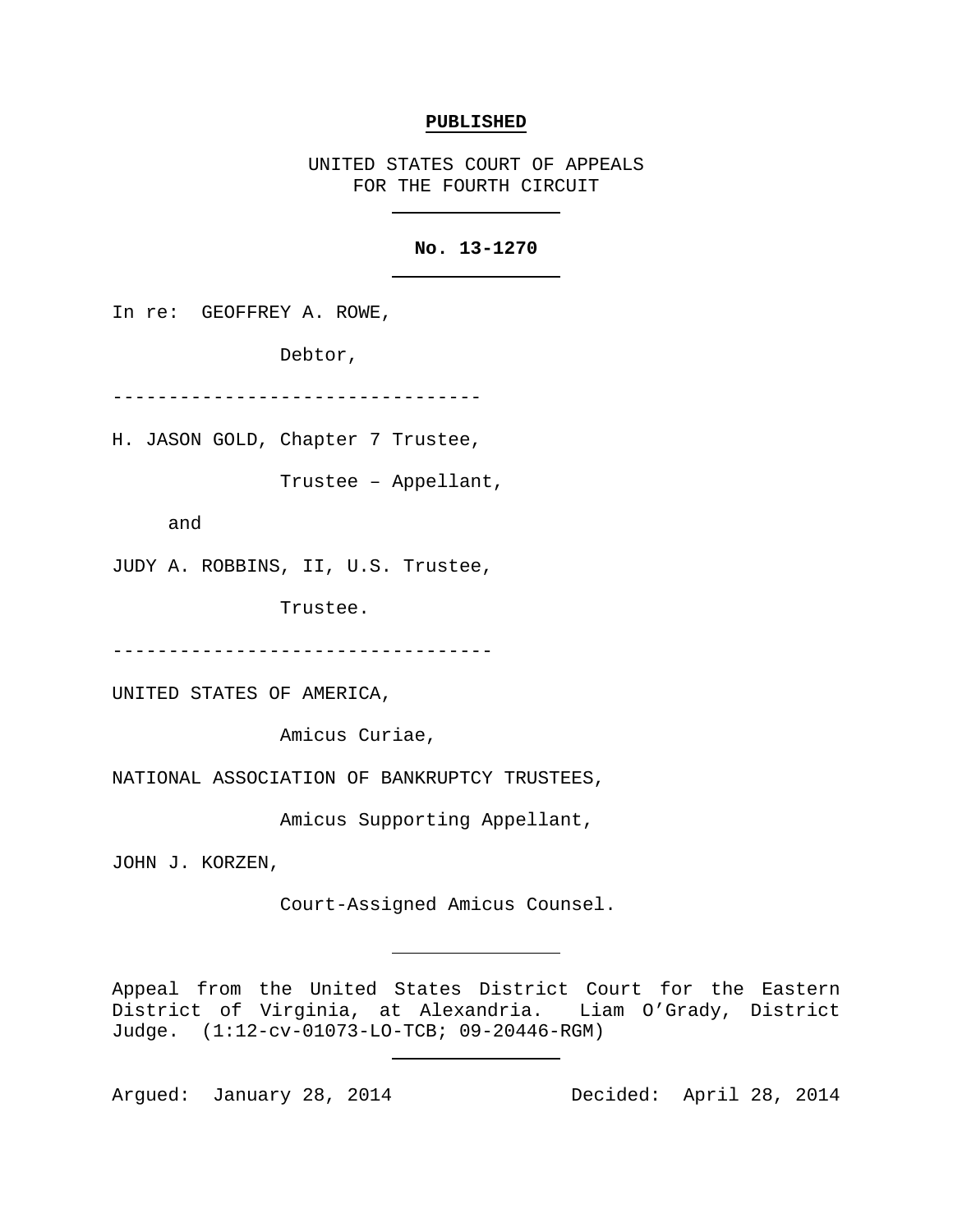Before DUNCAN and FLOYD, Circuit Judges, and DAVIS, Senior Circuit Judge.

Reversed and remanded by published opinion. Judge Floyd wrote the opinion in which Judge Duncan and Senior Judge Davis joined.

**ARGUED**: Brett Shumate, WILEY REIN LLP, Washington, D.C., for Appellant. Patrick M. Wallace, WAKE FOREST UNIVERSITY SCHOOL OF LAW, Winston-Salem, North Carolina, for John J. Korzen, Court-Assigned Amicus Counsel. N. Neville Reid, FOX, SWIBEL, LEVIN & CARROLL, LLP, Chicago, Illinois, for Amicus The National Association of Bankruptcy Trustees. **ON BRIEF**: Helgi C. Walker, Rebecca L. Saitta, WILEY REIN LLP, Washington, D.C., for<br>Appellant. John J. Korzen, as Court-Assigned Amicus Counsel, John J. Korzen, as Court-Assigned Amicus Counsel, Tammy C. Hsu, Third-Year Law Student, WAKE FOREST UNIVERSITY SCHOOL OF LAW, Winston-Salem, North Carolina, for Court-Assigned Amicus Counsel. Ramona D. Elliott, Deputy Director, P. Matthew Sutko, Wendy L. Cox, Executive Office for United States Trustees, UNITED STATES DEPARTMENT OF JUSTICE, Washington, D.C., for Amicus United States of America. Erik J. Ives, FOX, SWIBEL, LEVIN & CARROLL, LLP, Chicago, Illinois; Ronald R. Peterson, JENNER & BLOCK LLP, Chicago, Illinois, for Amicus National Association of Bankruptcy Trustees.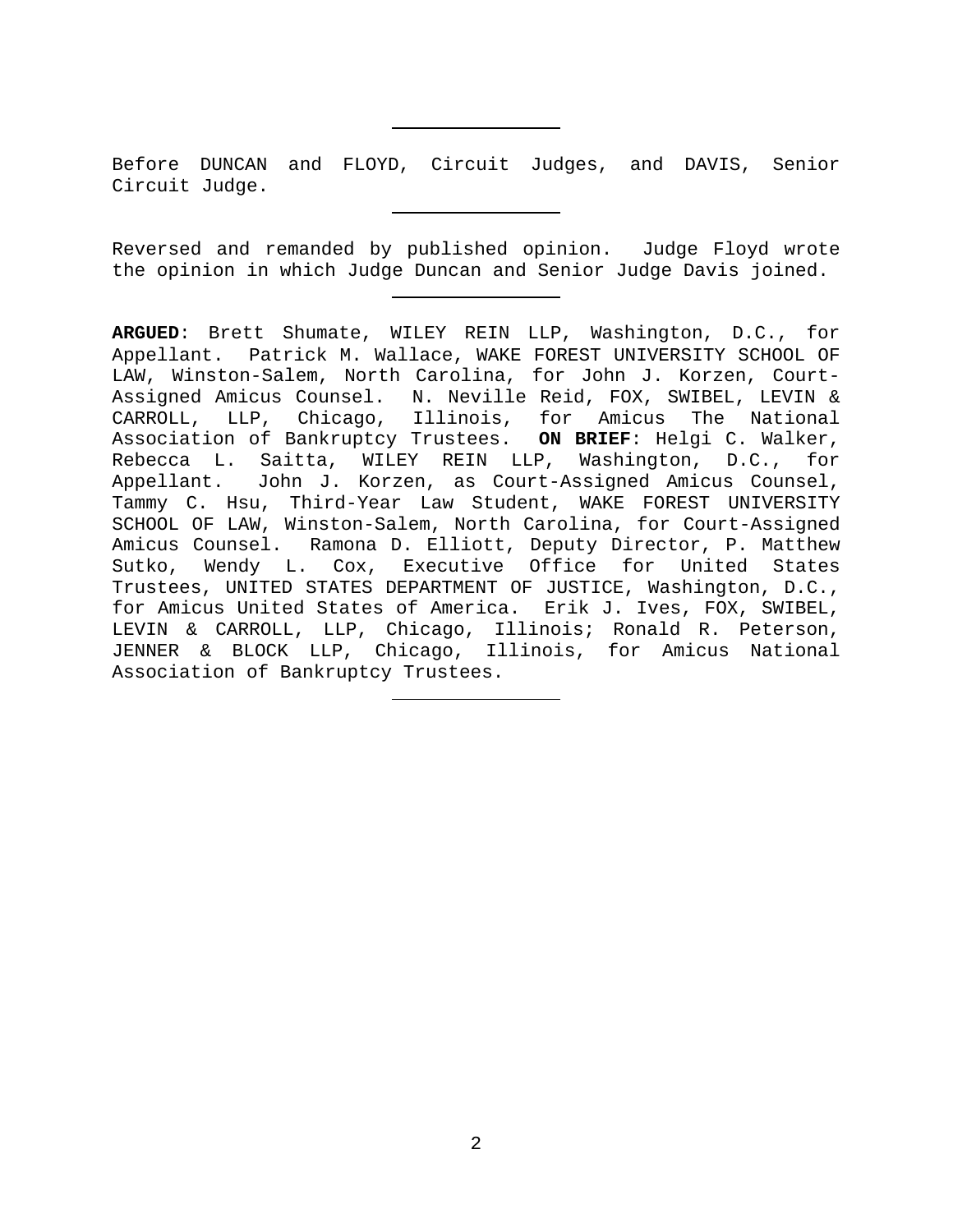FLOYD, Circuit Judge:

There are two questions presented in this appeal. The first is one of first impression: whether, in light of the Bankruptcy Abuse Prevention and Consumer Protection Act of 2005 (BAPCPA), a bankruptcy court is required, absent extraordinary circumstances, to compensate Chapter 7 trustees on a commission basis. Thus far, no circuit court of appeals has confronted this issue, and the lower courts that have addressed it are deeply divided. Compare Hopkins v. Asset Acceptance LLC (In re Salgado-Nava), 473 B.R. 911, 921 (B.A.P. 9th Cir. 2012) (holding that, absent extraordinary circumstances, the fee award for Chapter 7 trustees is to be based on the commission rates provided in § 326(a)), and In re Eidson, 481 B.R. 380, 384 (Bankr. E.D. Va. 2012) ("The purpose of the amendment to Section  $330(a)(3)$ , and the addition of Section  $330(a)(7)$  to the Code in 2005, was to clarify Congress's intent that the Trustee's compensation is, unlike professional fees, to be commissionbased, absent extraordinary circumstances."), with In re Brous, 370 B.R. 563, 568 (Bankr. S.D.N.Y. 2007) ("By its terms, § 326(a) sets a maximum limit, but does not create right to or standard for awarding compensation."), and In re Clemens, 349 B.R. 725, 729 (Bankr. D. Utah 2006) (asserting that, even after the BAPCPA amendments, the bankruptcy court "must still determine the reasonableness of chapter 7 Trustee fees, but its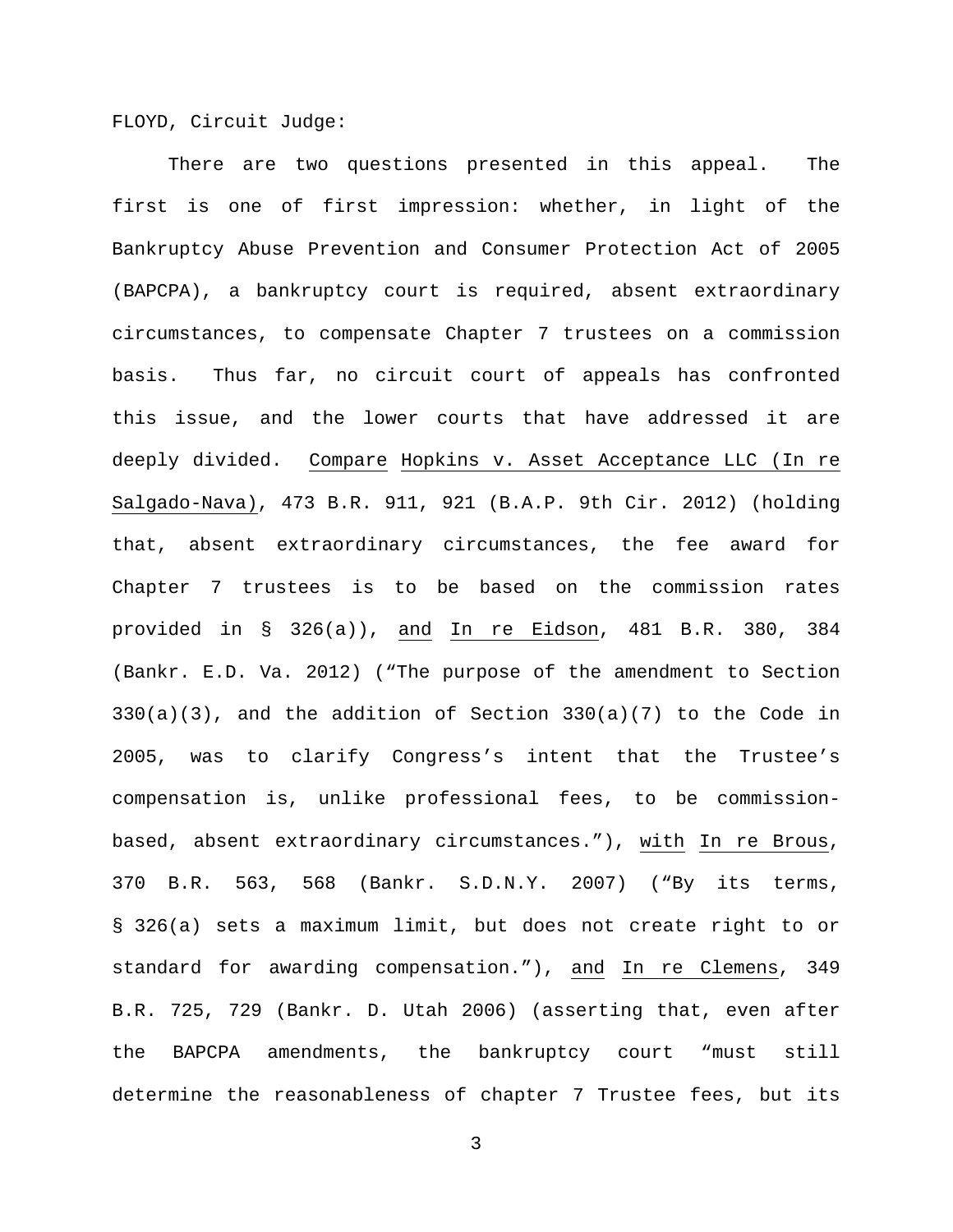inquiry should now include a consideration of the provisions in § 326"). The second question presented is whether we should remand the case to the bankruptcy court with instructions to apply the correct legal standard after an evidentiary hearing. The Trustee contends that the bankruptcy court violated his right to due process when it reduced his compensation (1) without advance notice that it thought his fee request to be extraordinary or (2) a meaningful opportunity to put forth evidence to assuage the bankruptcy court's misgivings. We have jurisdiction over this matter pursuant to 28 U.S.C. § 158(d).

For the reasons that follow, we hold that, absent extraordinary circumstances, Chapter 7 trustees must be paid on a commission basis, as required by 11 U.S.C. § 330(a)(7). Hence, we reverse the district court's decision affirming the bankruptcy court's non-commission-based fee award and remand the case to the district court with instructions to vacate the Trustee's fee award and remand the matter to the bankruptcy court so that it can determine the proper commission-based fee to award to the Trustee.

I.

The Trustee in this Chapter 7 case, H. Jason Gold, requested a trustee's fee of \$17,254.61. Finding that Gold failed to properly or timely complete his duties, however, the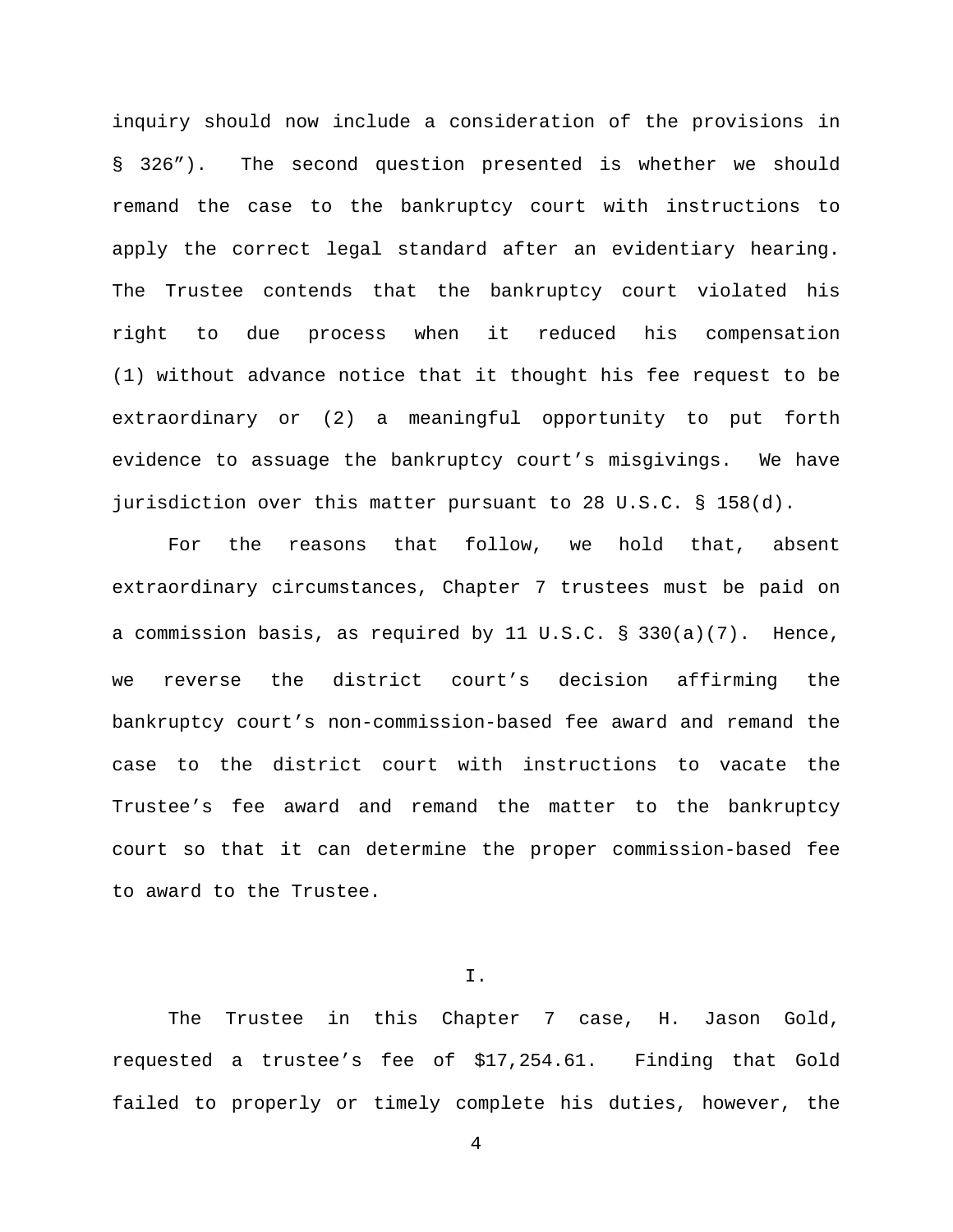bankruptcy court reduced his fee to \$8,020.00. "Specifically, the bankruptcy judge said, 'The Trustee is at fault for not properly supervising this case . . . and for that reason I will allow his compensation based on his hourly rate but not on the compensation schedule in the code. That's \$8020.'" In re Rowe, No. 1:12-cv-1073, 2013 WL 352654, at \*1 (E.D. Va. Jan. 29, 2013). Gold moved that the bankruptcy court stay its order while on appeal to the district court, and the bankruptcy court granted his motion. Thereafter, the district court affirmed the bankruptcy court's decision, but it subsequently granted Gold's motion for a stay pending his appeal to this Court.

# II.

Gold contends that the bankruptcy court erred in failing to award to him a commission-based fee. We review de novo the legal conclusions of the bankruptcy court and the district court. Alvarez v. HSBC Bank USA, N.A. (In re Alvarez), 733 F.3d 136, 140 (4th Cir. 2013). Thus, because we are called upon here to determine the proper application of  $\S$ § 330(a)(7) and 326(a), we review de novo "the appropriate statutory interpretation" of those statutes. See Johnson v. Zimmer, 686 F.3d 224, 227 (4th Cir. 2012) (quoting Botkin v. DuPont Cmty. Credit Union, 650 F.3d 396, 398 (4th Cir. 2011)) (internal quotation marks omitted).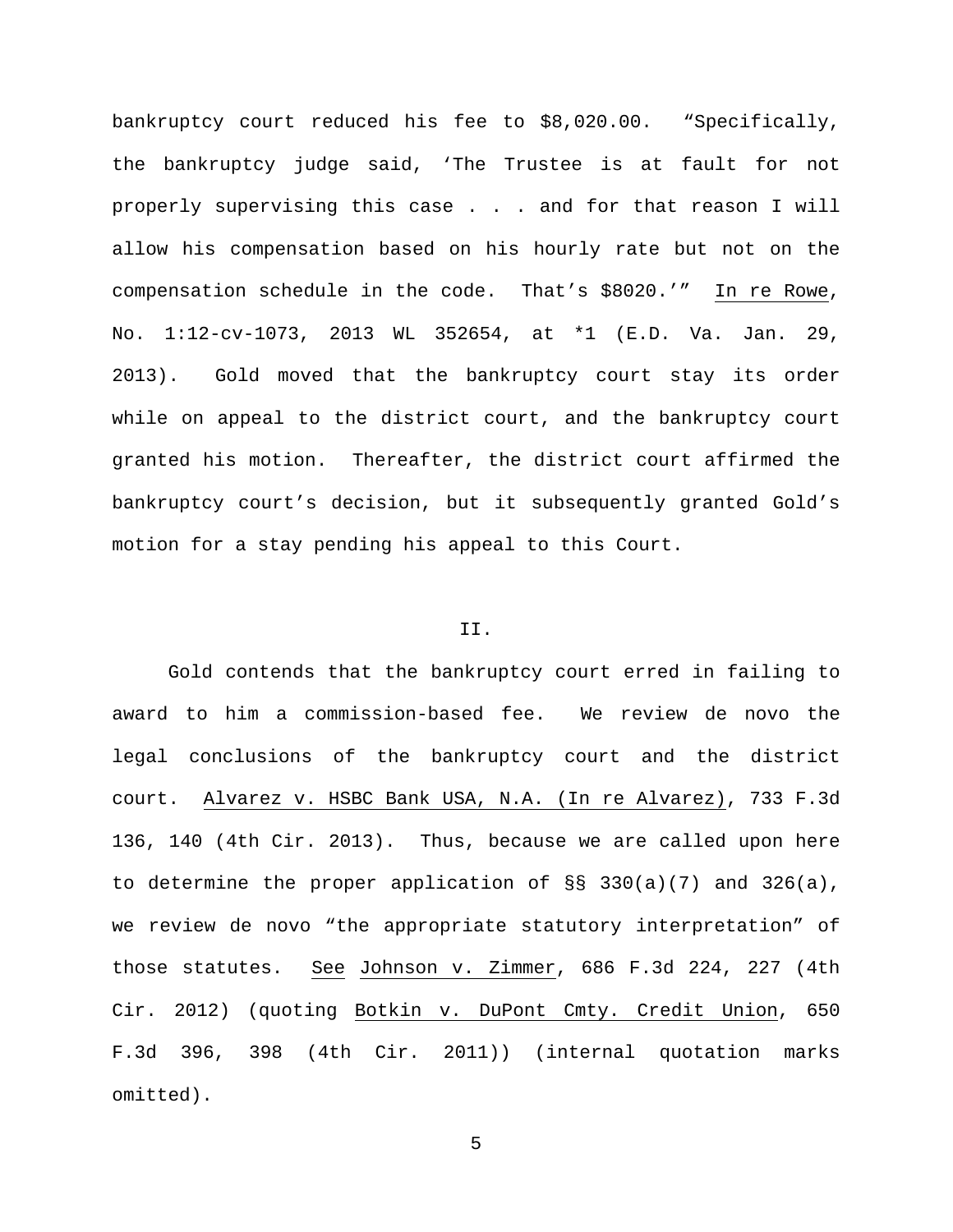According to Gold, he is entitled to a commission, pursuant to  $\S$  330(a)(7), based on the percentages set forth in  $\S$  326(a). In analyzing this claim, an overview of § 330(a) is helpful.

A.

Section 330(a)(1) provides, in relevant part, that,

After notice to the parties in interest and the United States Trustee and a hearing, and subject to section[] 326 . . ., the court may award to a trustee . . . reasonable compensation for actual, necessary services rendered by the trustee . . . or attorney and by any paraprofessional person employed by any such person; and . . . reimbursement for actual necessary expenses.

11 U.S.C. § 330(a)(1) (formatting omitted). Next, § 330(a)(2) states that "[t]he court may, on its own motion or on the motion of the United States Trustee, the United States Trustee for the District or Region, the trustee for the estate, or any other party in interest, award compensation that is less than the amount of compensation that is requested." These two sections are the same today as they were before the enactment of the BAPCPA.

Before enactment of the BAPCPA, § 330(a)(3) read as follows:

In determining the amount of reasonable compensation to be awarded, the court shall consider the nature, the extent, and the value of such services, taking into account all relevant factors, including— (A) the time spent on such services; (B) the rates charged for such services;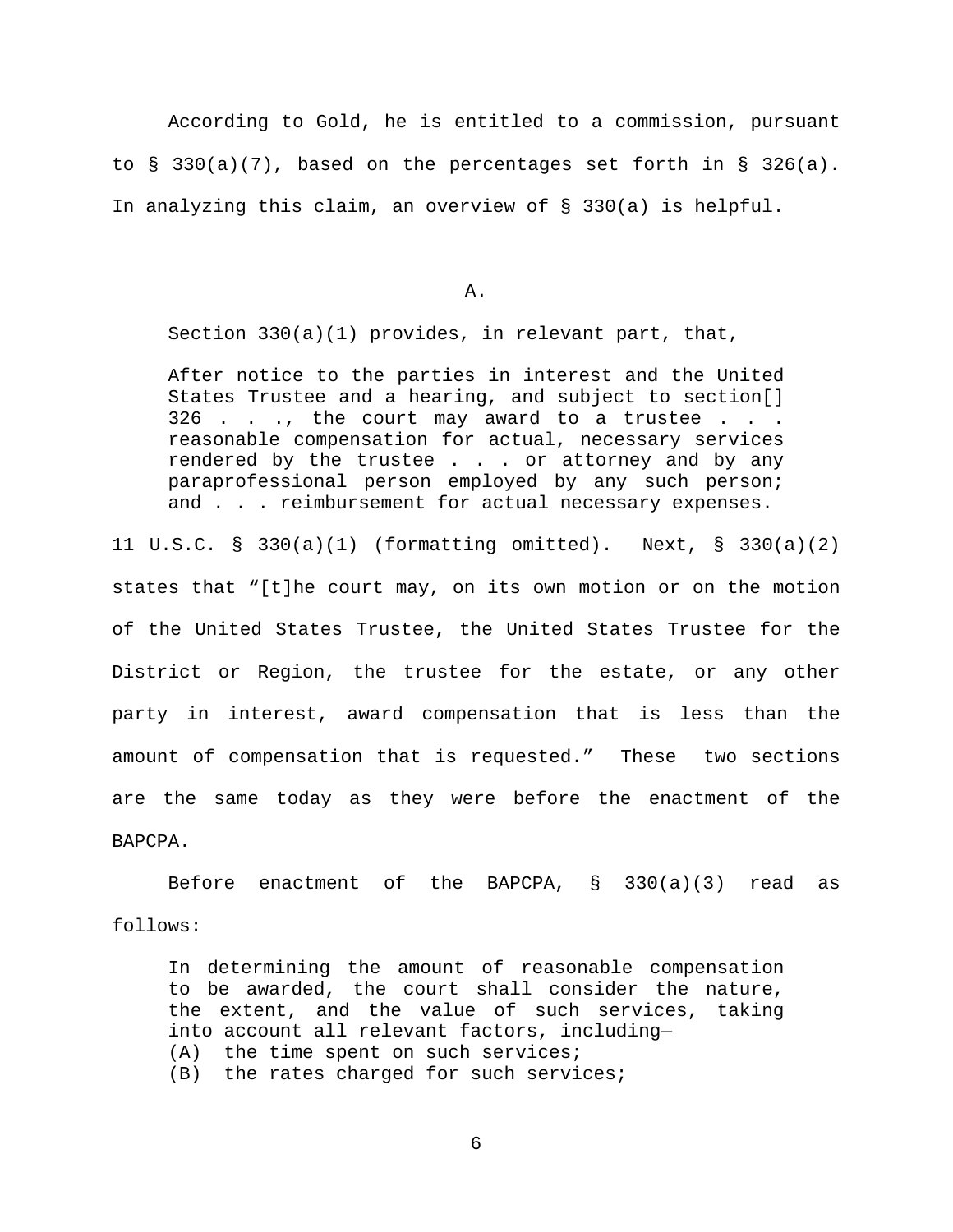(C) whether the services were necessary to the administration of, or beneficial at the time at which the service was rendered toward the completion of, a case under this title; (D) whether the services were performed within a reasonable amount of time commensurate with the complexity, importance, and nature of the problem, issue, or task addressed; and (E) whether the compensation is reasonable based on the customary compensation charged by comparably skilled practitioners in cases other than cases under this title.

11 U.S.C. § 330(a)(3) (Supp. 2005) (footnote omitted). But, the current version of § 330(a)(3) speaks only to the compensation of Chapter 11 trustees. Id. § 330(a)(3) ("In determining the amount of reasonable compensation to be awarded to an examiner, trustee under chapter 11, or professional person, the court shall consider the nature, the extent, and the value of such services, taking into account all relevant factors[.]"). Thus, § 330(a)(3) is generally immaterial in determining the compensation for a Chapter 7 trustee such as Gold.

Section  $330(a)(4)$  is the same as it was before enactment of the BAPCPA. It proclaims, as is relevant here, that "the court shall not allow compensation for—(i) unnecessary duplication of services; or (ii) services that were  $not-(I)$  reasonably likely to benefit the debtor's estate; or (II) necessary to the administration of the case." 11 U.S.C. § 330(4)(A) (formatting omitted). Sections 330(a)(5) and 330(a)(6) are irrelevant to the matter before us.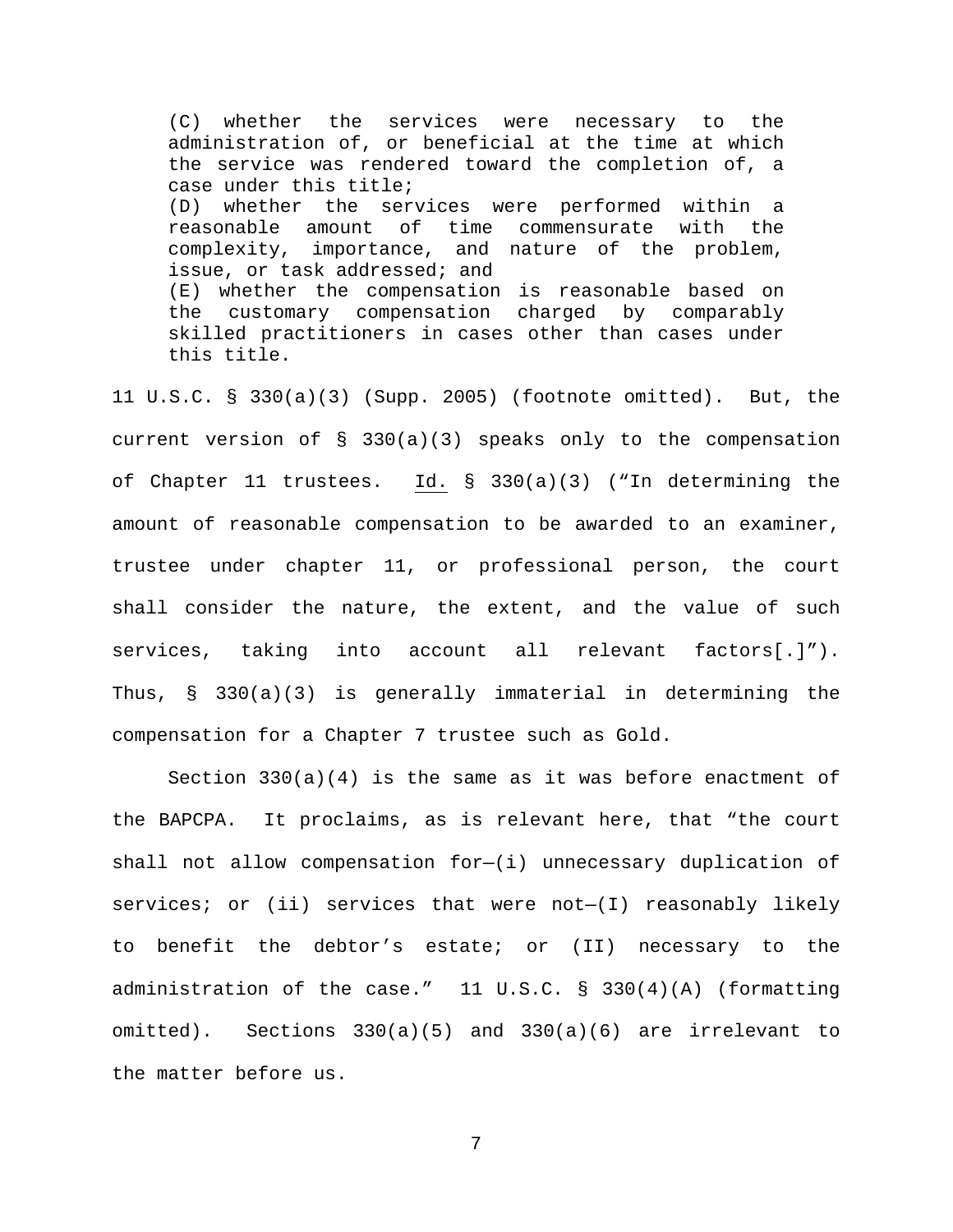The BAPCPA added § 330(a)(7) to the Code. This section instructs that, "[i]n determining the amount of reasonable compensation to be awarded to a trustee, the court shall treat such compensation as a commission, based on section 326." According to § 326(a),

[i]n a case under chapter 7 or 11, the court may allow reasonable compensation under section 330 of this title of the trustee for the trustee's services, payable after the trustee renders such services, not to exceed 25 percent on the first \$5,000 or less, 10 percent on any amount in excess of \$5,000 but not in excess of \$50,000, 5 percent on any amount in excess of \$50,000 but not in excess of \$1,000,000, and reasonable compensation not to exceed 3 percent of such moneys in excess of \$1,000,000, upon all moneys disbursed or turned over in the case by the trustee to<br>parties in interest, excluding the debtor, but interest, excluding the debtor, but including holders of secured claims.

B.

"We begin, as we must, with the plain meaning of the statutes." Gilbert v. Residential Funding LLC, 678 F.3d 271, 276 (4th Cir. 2012). "The starting point for any issue of statutory interpretation . . . is the language of the statute itself." Id. (alteration in original) (quoting United States v. Bly, 510 F.3d 453, 460 (4th Cir. 2007)) (internal quotation marks omitted). "We have stated time and again that courts must presume that a legislature says in a statute what it means and means in a statute what it says there. When the words of a statute are unambiguous, then, this first canon is also the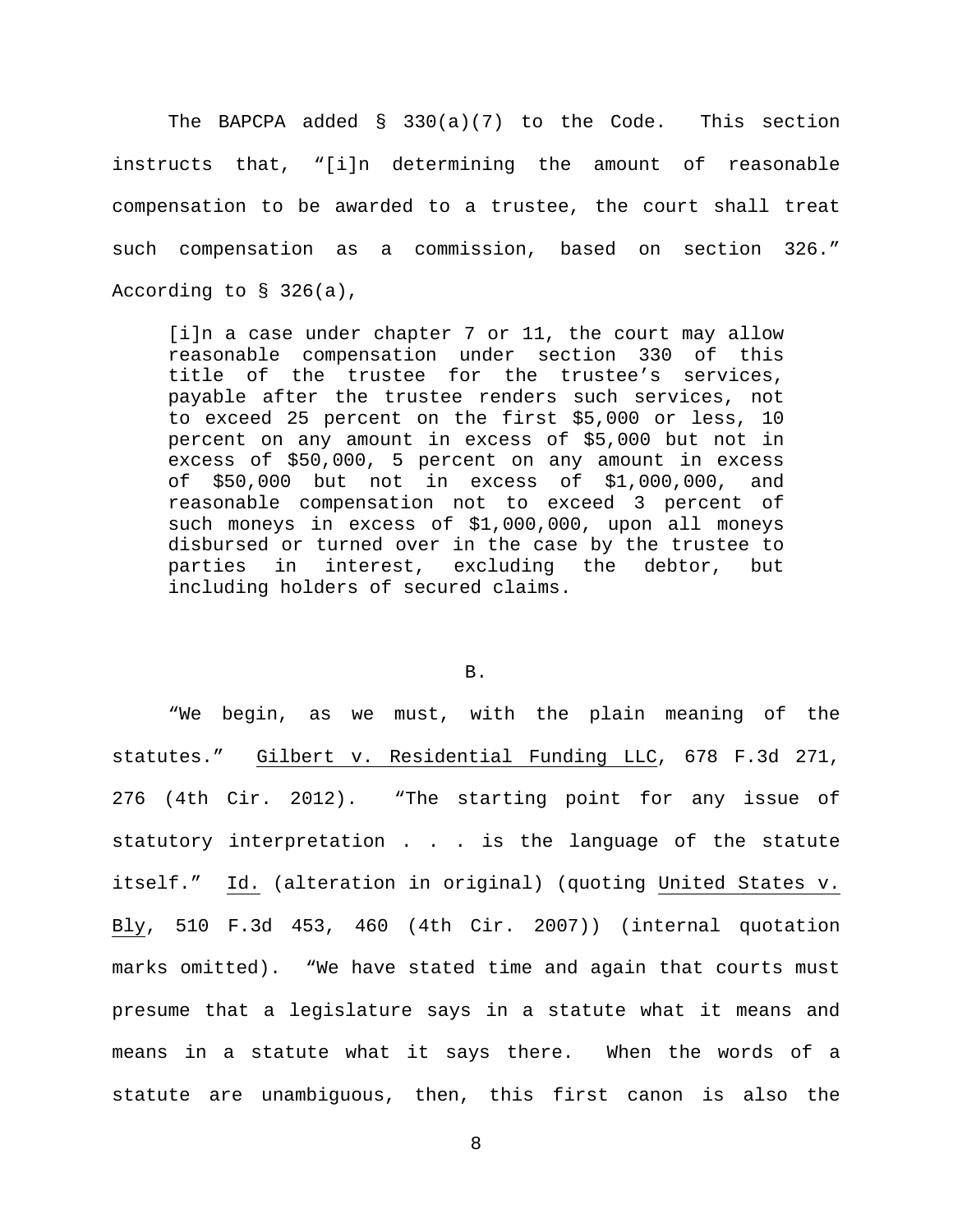last: 'judicial inquiry is complete.'" Id. (quoting Conn. Nat'l Bank v. Germain, 503 U.S. 249, 253–54 (1992)) (internal quotation marks omitted). Courts seek to "interpret [each] statute 'as a symmetrical and coherent regulatory scheme,' and 'fit, if possible, all parts into an harmonious whole.'" FDA v. Brown & Williamson Tobacco Corp., 529 U.S. 120, 133 (2000) (citations omitted).

Section 330(a)(7) consists of two parts: (1) a dependent clause—"In determining the amount of reasonable compensation to be awarded to a trustee"—and (2) an independent clause—"the court shall treat such compensation as a commission, based on section 326." In re Salgado-Nava, 473 B.R. at 916. "In reading this statutory directive, we think the most natural reading of this provision is that the independent clause states a mandatory rule, while the dependent clause states when that rule applies." Id.

Congress chose to employ the mandatory term "shall" in § 330(a)(7) when speaking of compensation for Chapter 7 trustees. See 11 U.S.C. § 330(a)(7) ("[T]he court shall treat such compensation as a commission, based on section 326."). Yet, it used the word "may" in other portions of the statute. See, e.g., id. § 330(a)(1) (the bankruptcy court "may" allow reasonable compensation after certain requisites are satisfied); id. § 330(a)(2) (same); id. § 326(a) (same). "[I]t is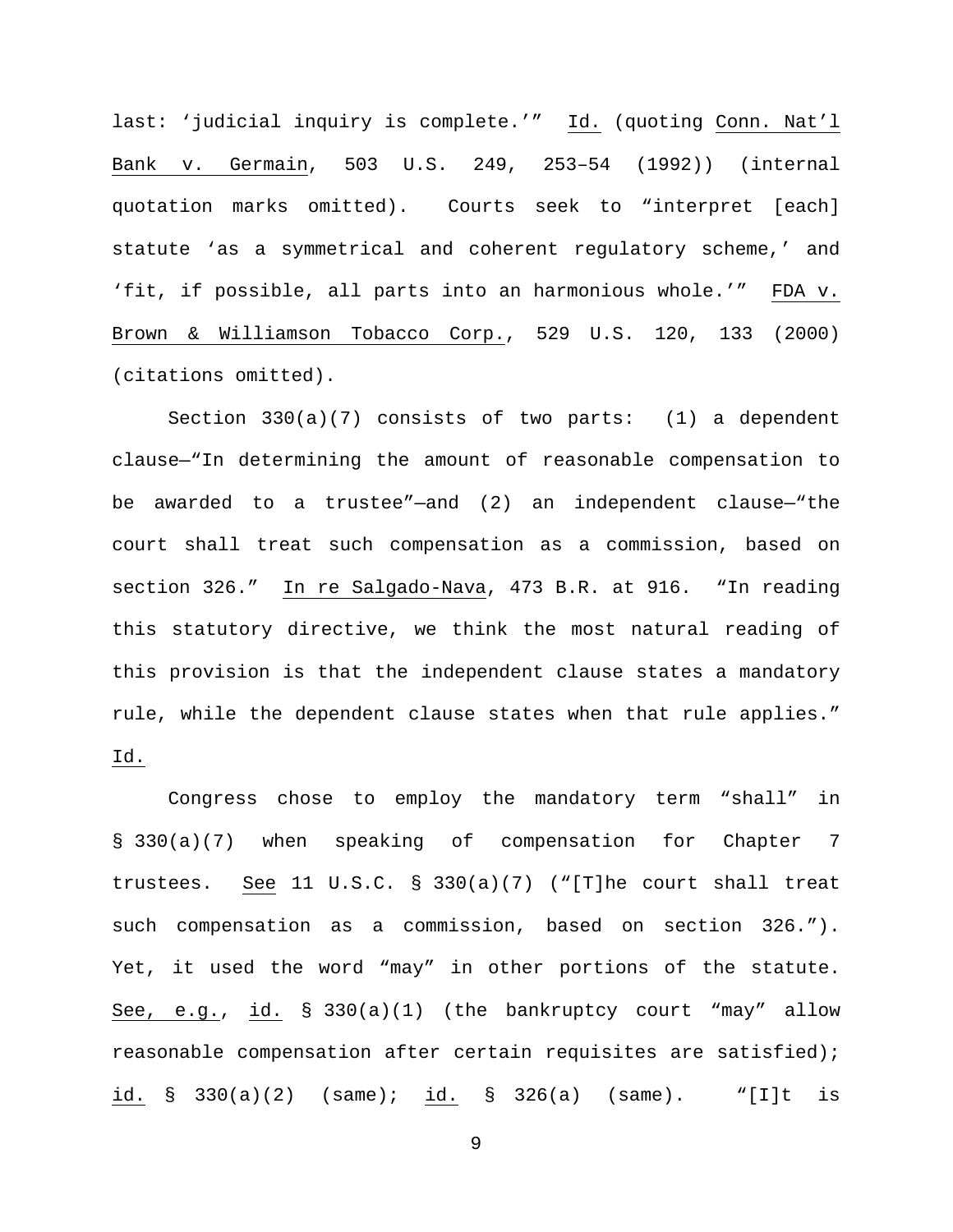uncontroversial that the term 'shall' customarily connotes a command, whereas the term 'may' typically indicates authorization without obligation." Air Line Pilots Ass'n, Int'l. v. U.S. Airways Grp., Inc., 609 F.3d 338, 342 (4th Cir. 2010). "[Y]oung children . . . . learn early on that 'may' is a wonderfully permissive word. 'Shall,' by contrast, is more sternly mandatory. And whatever the merits of believing 'may' means 'shall,' they do not apply when Congress has employed the two different verbs in neighboring statutory passages." Sheppard v. Riverview Nursing Ctr., Inc., 88 F.3d 1332, 1338 (4th Cir. 1996). "[W]hen the same Rule uses both 'may' and 'shall', the normal inference is that each is used in its usual sense—the one act being permissive, the other mandatory." Anderson v. Yungkau, 329 U.S. 482, 485 (1947).

Accordingly, we can rightly assume that Congress said what it meant and meant what it said when it chose to include the term "shall" in § 330(a)(7), thus making its application in the determination of Chapter 7 trustee fee awards mandatory. Examining the other operative words in  $\S$  330(a)(7), we note that a "commission" is "[a] fee paid to an agent or employee for a particular transaction, usu[ally] as a percentage of the money received from the transaction." Black's Law Dictionary 306 (9th ed. 2009). And, "based upon" means "derived from." Grayson v. Advanced Mgmt. Tech., Inc., 221 F.3d 580, 582 (4th Cir. 2000).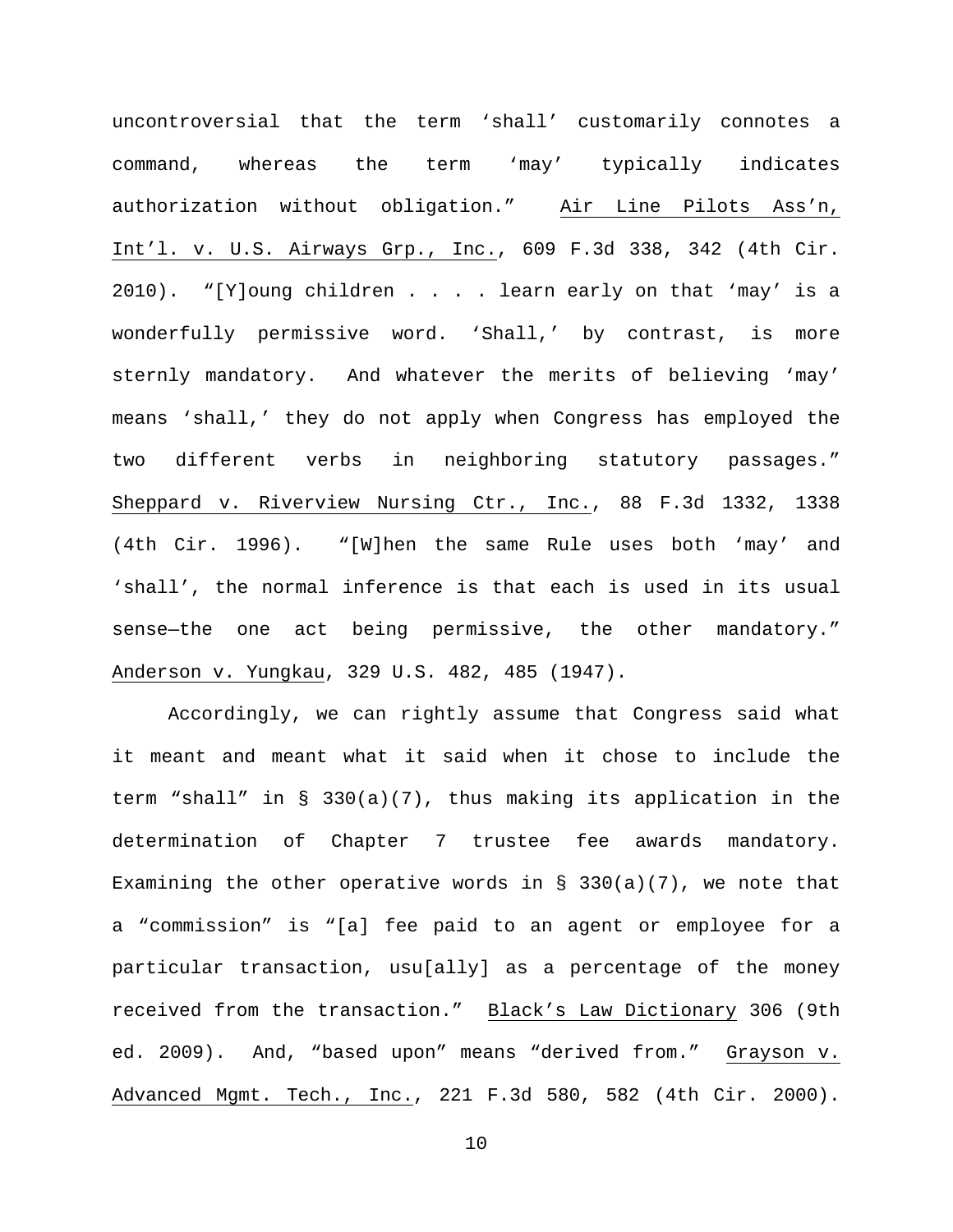These definitions of the operative terms in the independent clause of § 330(a)(7) lead us to the unmistakable conclusion that, absent extraordinary circumstances, a Chapter 7 trustee's fee award must be calculated on a commission basis, as those percentages are set forth in § 326(a).

## C.

But, what extraordinary circumstances might allow the § 326(a) commission rates to be reduced? The court below stated that "extraordinary circumstances . . . include not performing trustee duties, performing them negligently or inadequately." In re Rowe, 484 B.R. 667, 669 (Bankr. E.D. Va. 2012). In its Handbook for Chapter 7 Trustees, the United States Trustee has stated that, "[e]xtraordinary factors are expected to arise only in rare and unusual circumstances and include situations such as where the trustee's case administration falls below acceptable standards or where it appears a trustee has delegated a substantial portion of his or her duties to an attorney or other professional." 2 U.S. Trustee, Handbook for Chapter 7 Trustees Ch. 2-1, at 39 (Apr. 2012), available at http://www.justice.gov/ust/eo/ust\_org/ustp\_manual/docs/Volume\_2\_ Chapter\_7\_Case\_Administration.pdf. At oral argument, Gold suggested that a court may also wish to consider evidence of the customs and practices of other Chapter 7 trustees—both locally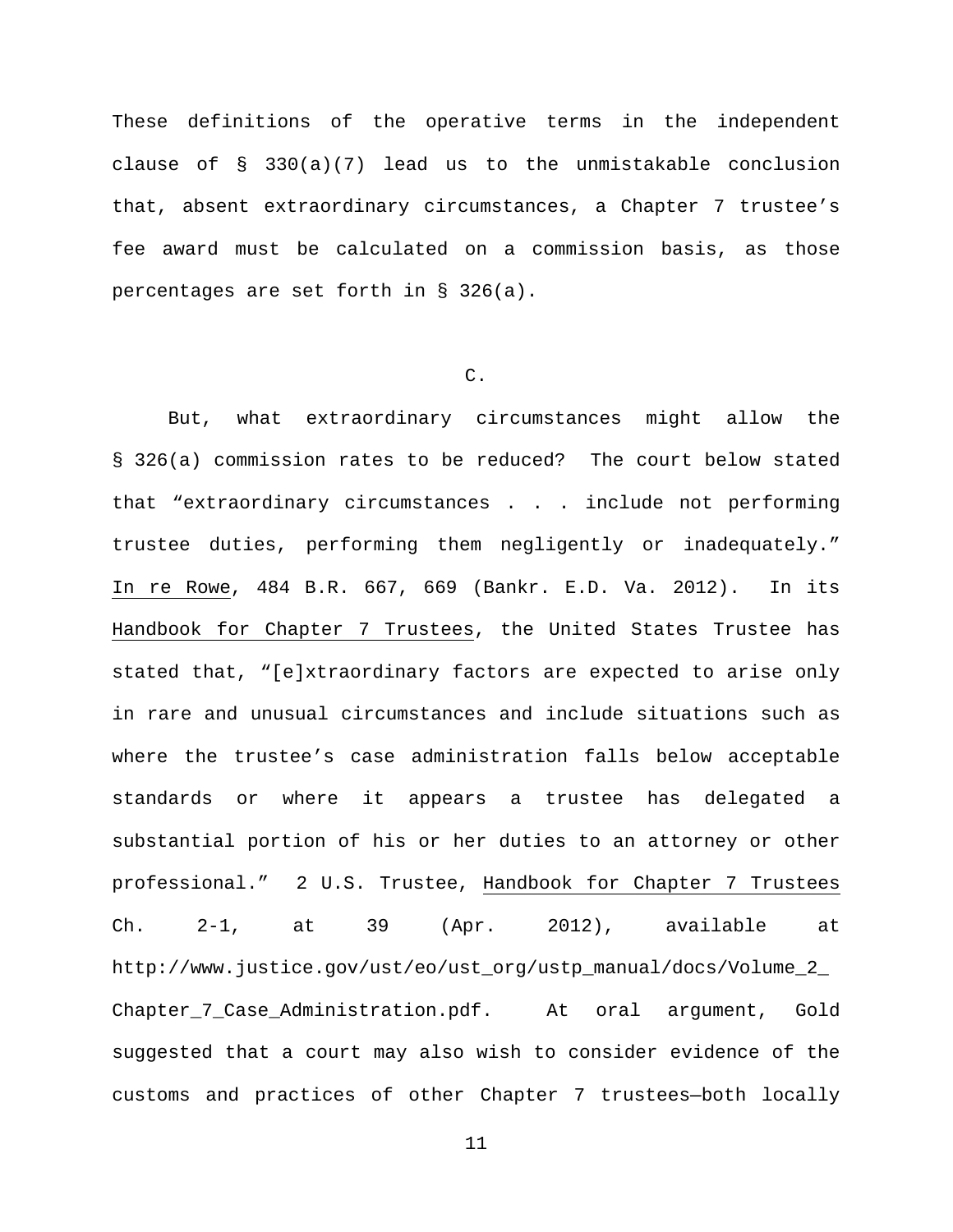and nationally—in making this determination. It suffices to say that, with these broad parameters providing guidance, the bankruptcy courts will be required to make the determination of whether extraordinary circumstances exist in a Chapter 7 action on a case-by-case basis.

It bears noting that the term "extraordinary circumstances" is absent from the statute. Nevertheless, its employment in the Chapter 7 fee determination scheme appears to be an attempt to reconcile § 330(a)(7) and § 326(a) with § 330(a)(1) and  $$330(a)(2)$ .

As the reader will recall, § 330(a)(7) sets forth a mandatory rule that "the court shall treat [the Chapter 7 trustee's] compensation as a commission, based on section 326." Thus, reading  $\S$  330(a)(7) alongside  $\S$  330(a)(1) ("The court may award to a trustee . . . reasonable compensation for actual, necessary services rendered by the trustee." (formatting omitted)), Congress stated, in effect, that the commission rates in § 326(a) are reasonable compensation for Chapter 7 trustees. See In re Salgado-Nava, 473 B.R. at 920 ("[W]e must assume that Congress already has approved fees set as commissions in § 326 as reasonable for the duties it has set out for such trustees . . . . In effect, Congress has set both the duties of a trustee and the 'market' rate for compensation related to the delivery of those services.").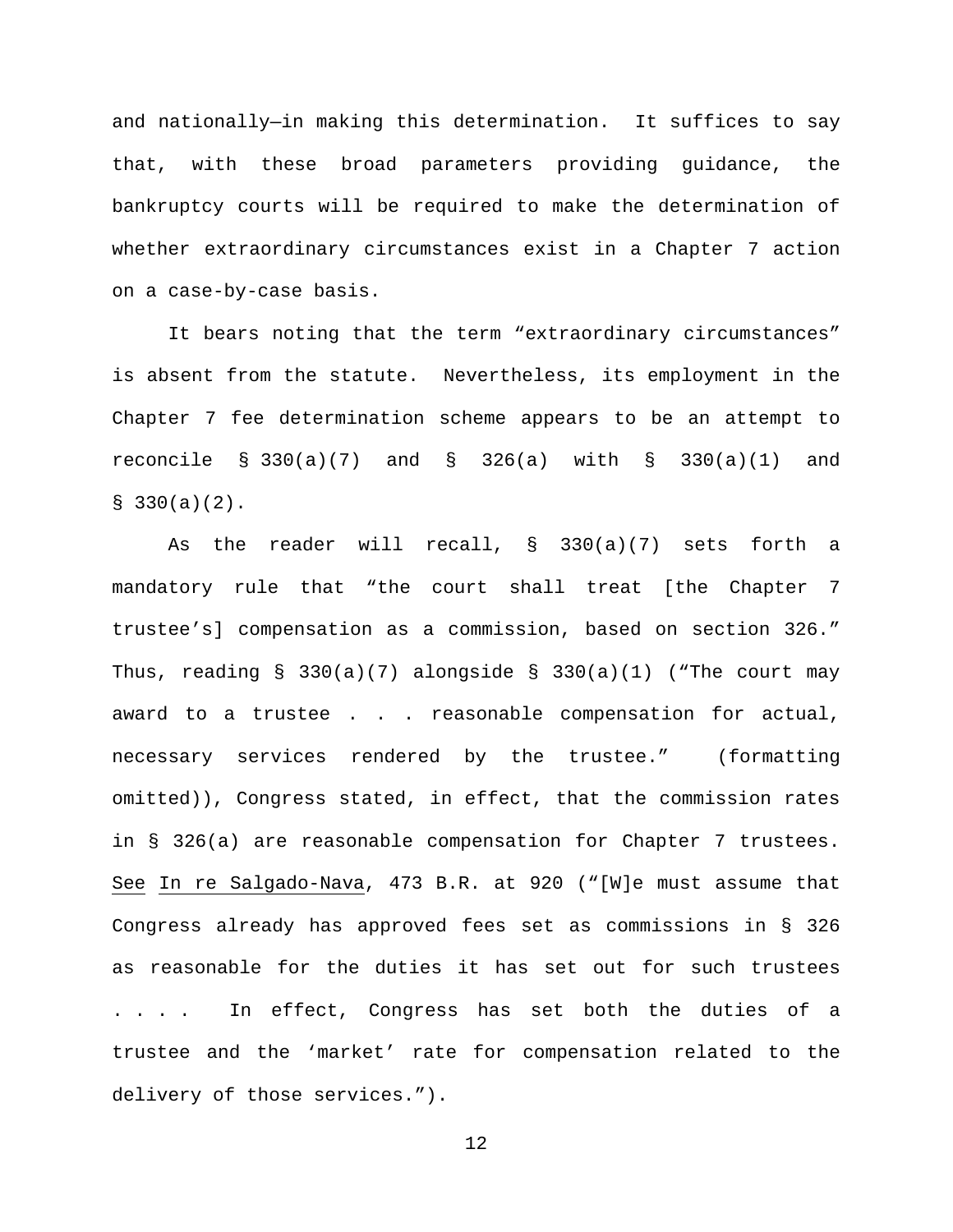Nevertheless, it strains the bounds of credulity to think that Congress would have thought those rates to be reasonable—or meant for Chapter 7 trustees to receive those rates—when extraordinary circumstances are present. This is when § 330(a)(2) comes into play. As we noted above, § 330(a)(2) provides that "[t]he court may, on its own motion or on the motion of the United States Trustee, the United States Trustee for the District or Region, the trustee for the estate, or any other party in interest, award compensation that is less than the amount of compensation that is requested."

Synthesizing § 330(a)(2)—a permissive section—with § 330(a)(7)—a mandatory section—leads us again to the same conclusion: as a general rule, the fee for Chapter 7 trustees must be determined on a commission basis, as set forth in § 326(a). See In re Salgado-Nava, 473 B.R. at 921 ("[A]bsent extraordinary circumstances, chapter 7 . . . trustee fees should be presumed reasonable if they are requested at the statutory rate. . . . Thus, absent extraordinary circumstances, bankruptcy courts should approve chapter 7 . . . trustee fees without any significant additional review.") Yet, in extraordinary circumstances, the bankruptcy court may reduce the fee, pursuant to § 330(a)(2). See 11 U.S.C. § 330(a)(2) ("The court may . . . award compensation that is less than the amount of compensation requested."). As such, § 330(a)(7) creates a presumption, but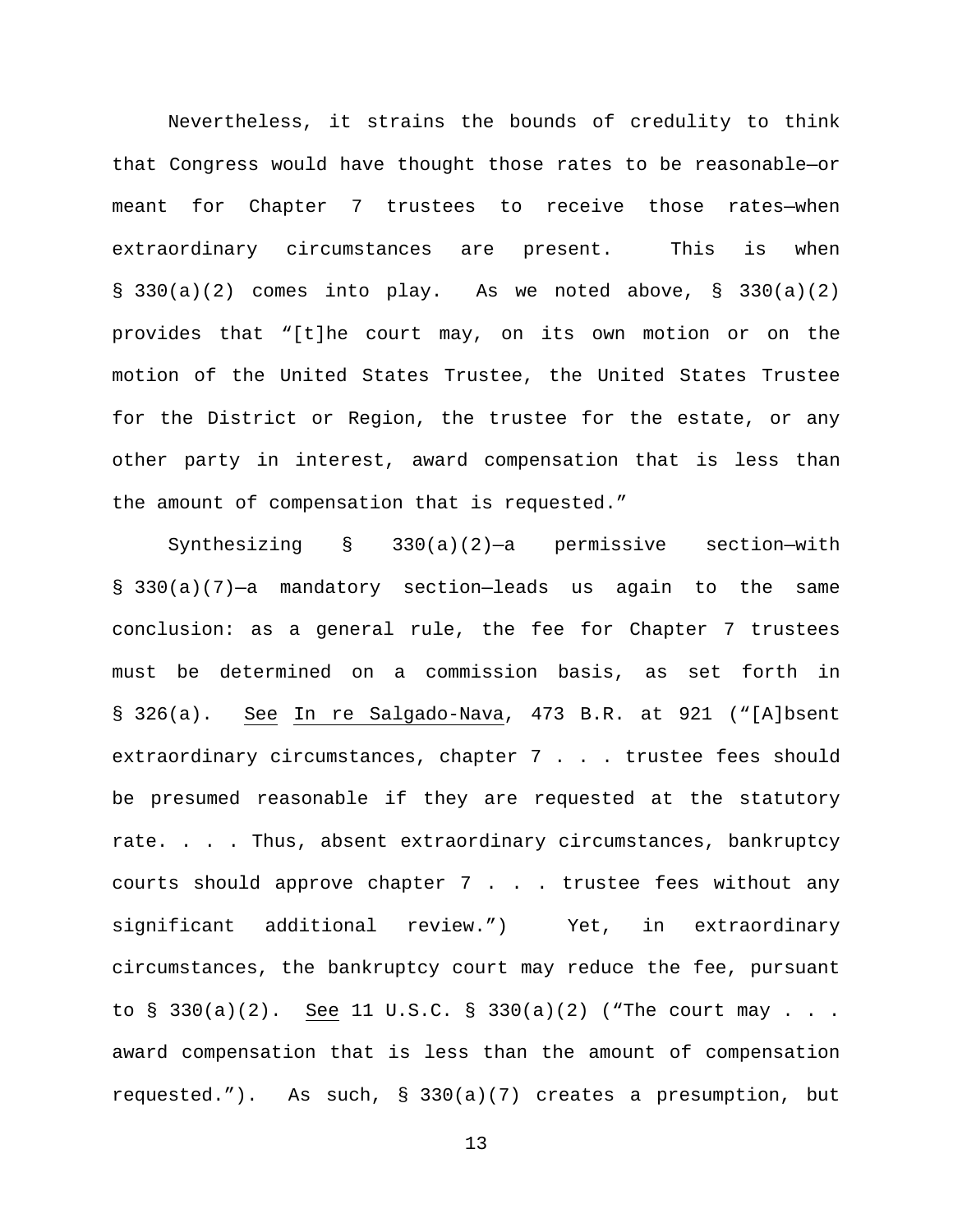not a right, to a statutory maximum commission-based fee for Chapter 7 trustees. But still, the starting point for deciding Chapter 7 trustee compensation is always the commission rate to which the trustee would normally be entitled had no extraordinary circumstances existed.

#### D.

Here, in determining Gold's fee, the bankruptcy court found that Gold "did not properly discharge his duties. He did not administer the estate expeditiously and in a manner compatible to the best interests of the parties in interest." In re Rowe, 484 B.R. at 669. It also found that he neglected to adequately supervise the case. Id. at 670. Consequently, the bankruptcy court based Gold's compensation on an hourly rate, as opposed to a commission-based rate, as dictated by  $\S$  330(a)(7). In light of the plain meaning of § 330(a)(7), however, this was a legal error.

The bankruptcy court ought to have first determined what the maximum statutory commission rate for this case was, pursuant to § 326(a). Only after doing that should it have decided whether any extraordinary circumstances existed such that the proper commission rate set out in § 326(a), which is presumptively reasonable, was in fact unreasonable, and, thus, should have been reduced. As the In re Salgado-Nava court held,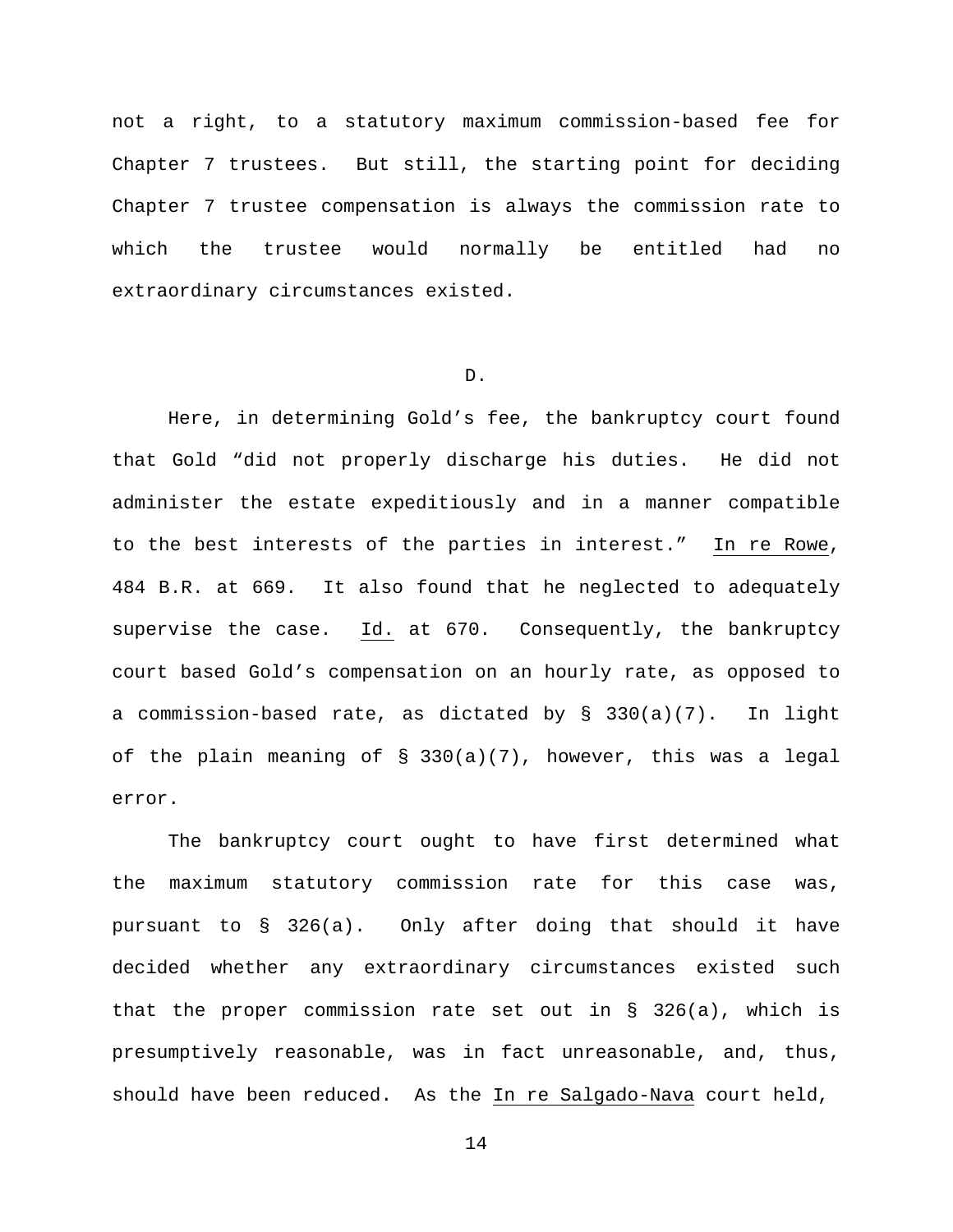when confronted with extraordinary circumstances, the bankruptcy court's examination of the relationship between the commission rate and the services rendered may, but need not necessarily include, the § 330(a)(3)<br>factors and a lodestar analysis. But bankruptcy factors and a lodestar analysis. courts still must keep in mind that tallying trustee time expended in performing services and multiplying that time by a reasonable hourly rate ordinarily is beyond the scope of a reasonableness inquiry involving commissions.

473 B.R. at 921. Whatever factors that the bankruptcy court considers when reducing the fee, it should make detailed findings of fact explaining the "rational relationship between the amount of the commission and the type and level of services rendered." Id.

#### III.

Gold also argues that we ought to vacate the bankruptcy court's order and remand with instructions to apply the correct legal standard after an evidentiary hearing. As we observed above, Gold maintains that the bankruptcy court violated his right to due process in reducing his compensation without either advance notice that it harbored reservations as to the appropriateness of his requested fee or a meaningful opportunity to present evidence addressing the bankruptcy court's concerns. "When an appellate court discerns that a district court has failed to make a finding because of an erroneous view of the law, the usual rule is that there should be a remand for further